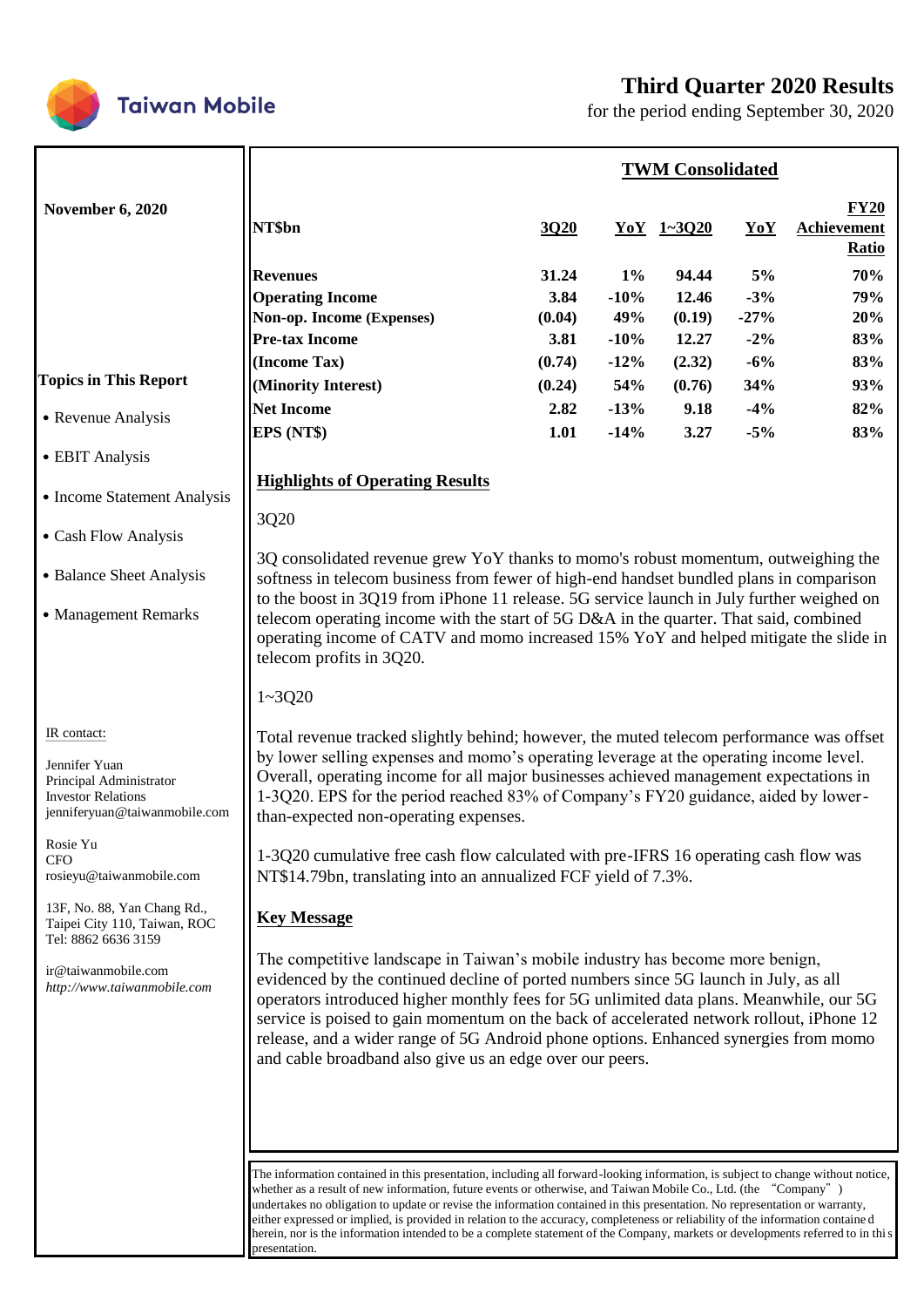

## **Table 1. Key Operational Data I. Revenue Analysis**

| <b>Residual Value (NT\$bn)</b> | 3020  | <b>2020</b> | 3019  | 0 <sub>0</sub> | YoY    |
|--------------------------------|-------|-------------|-------|----------------|--------|
| Mobile Service Revenue         | 11.73 | 11.70       | 12.75 | $0\%$          | $-8%$  |
| Postpaid ARPU (NT\$)           | 650   | 654         | 718   | $-1\%$         | $-9%$  |
| Blended ARPU (NT\$)            | 543   | 545         | 586   | $0\%$          | $-7%$  |
| Telecom Service Revenue        | 12.64 | 12.70       | 13.72 | $0\%$          | $-8\%$ |
|                                |       |             |       |                |        |

| Revenue (NT\$bn)          | 3Q20  | <b>2Q20</b> | <b>3Q19</b> | QoQ    | YoY    |
|---------------------------|-------|-------------|-------------|--------|--------|
| <b>Telecom</b>            | 14.44 | 14.36       | 17.18       | 1%     | $-16%$ |
| Service                   | 11.16 | 11.18       | 12.05       | 0%     | $-7%$  |
| Device Sales              | 3.28  | 3.17        | 5.13        | 3%     | $-36%$ |
| <b>CATV</b> revenue       | 1.56  | 1.54        | 1.52        | 1%     | 3%     |
| Pay-TV                    | 0.85  | 0.86        | 0.88        | $-1\%$ | $-3%$  |
| Broadband <sup>1</sup>    | 0.39  | 0.38        | 0.36        | 3%     | 9%     |
| Content & channel leasing | 0.32  | 0.30        | 0.29        | 6%     | 12%    |
| momo                      | 15.58 | 15.83       | 12.37       | $-2\%$ | 26%    |
| E-commerce                | 14.29 | 14.46       | 10.91       | $-1\%$ | 31%    |
| TV shopping & others      | 1.29  | 1.37        | 1.46        | $-6\%$ | $-11%$ |
| Others <sup>2</sup>       | 0.15  | 0.13        | 0.15        | 12%    | 0%     |

1. Cable broadband revenue includes costs borne by TWM for its Double Play customers which is eliminated in consolidated revenue.

2. Other revenue primarily consists of operating revenue from our 49.9%-held Taipei New Horizon Co., Ltd., which became a consolidated entity on Feb 21, 2014.

|                               | 3Q20    | <b>2Q20</b> | <b>3Q19</b> | QoQ    | YoY    |
|-------------------------------|---------|-------------|-------------|--------|--------|
| <b>Mobile Subscribers (K)</b> | 7,225   | 7,171       | 7,256       | 1%     | 0%     |
| - Postpaid                    | 5,810   | 5,741       | 5,679       | 1%     | 2%     |
| <b>Monthly Churn</b>          | $1.3\%$ | 1.3%        | 2.6%        |        |        |
| -Postpaid                     | 0.8%    | 1.0%        | 1.2%        |        |        |
| MOU (bn)                      | 0.96    | 0.95        | 1.06        | 1%     | $-9%$  |
| Pay-TV Subs (K)               | 550     | 551         | 556         | 0%     | $-1\%$ |
| Cable Broadband Subs $(K)^1$  | 263     | 260         | 249         | 1%     | 6%     |
| DTV Subs (K)                  | 276     | 270         | 255         | 2%     | 8%     |
| <b>CATV ARPU (NT\$)</b>       | 3Q20    | <b>2Q20</b> | <b>3Q19</b> | QoQ    | YoY    |
| Pay-TV                        | 513     | 517         | 524         | $-1\%$ | $-2\%$ |
| <b>Broadband</b>              | 501     | 495         | 487         | $1\%$  | 3%     |
| Blended <sup>2</sup>          | 752     | 749         | 741         | 0%     | 1%     |

1. Cable broadband customers signed via TWM Double Play series are not included.

2. Cable TV & broadband related revenue (excluding content agency) divided by CATV subscriber number

### Telecom

Although the YoY comparison remained challenging in 3Q20, we have seen QoQ stabilization since 5G service launch in July.

In 3Q20, a visible ARPU uplift was seen in the users upgrading to 5G, while  $\sim 90\%$  of all 5G sign-ups opted for \$999 or higher rate plans. Excluding IoT subs, postpaid monthly tariff already recorded a sequential increase in September, as a result of rate plan mix stabilization. Mobile service revenue also posted its first QoQ stability since the \$499 frenzy in 2Q18.

As the new iPhone launch is in 4Q in 2020 vs. 3Q in 2019, device sales plunged YoY but rose QoQ in 3Q20, driven by Android 5G handset models. With the release of iPhone 12 and increasing 5G smartphone options, handset bundle sales and device sales should pick up steam in 4Q20, boding well for ARPU.

In addition, our Double Play bundle (unlimited mobile data + high speed home broadband) posted a 44% QoQ surge in new sign-ups in 3Q20, with rising proportion in 1Gbps fixed broadband speed which acts as complementary indoor network service to 5G.

### Cable TV

Supported by the growth in TV content aggregation revenue and climbing broadband momentum, CATV revenue went up by 3% YoY amid competitive operating environment in 3Q20. Demand for faster home broadband access continued to swell, lifting cable broadband-related revenue by 9% YoY.

#### momo

momo's e-commerce business delivered another set of solid results in 3Q20, as it grew the total number of transactions by 30% YoY and strengthened its logistic capabilities. In addition to expanding its in-house delivery fleet, two more satellite warehouses were added in 3Q20, taking the total number of satellite warehouses to 19 (up by 6 YoY).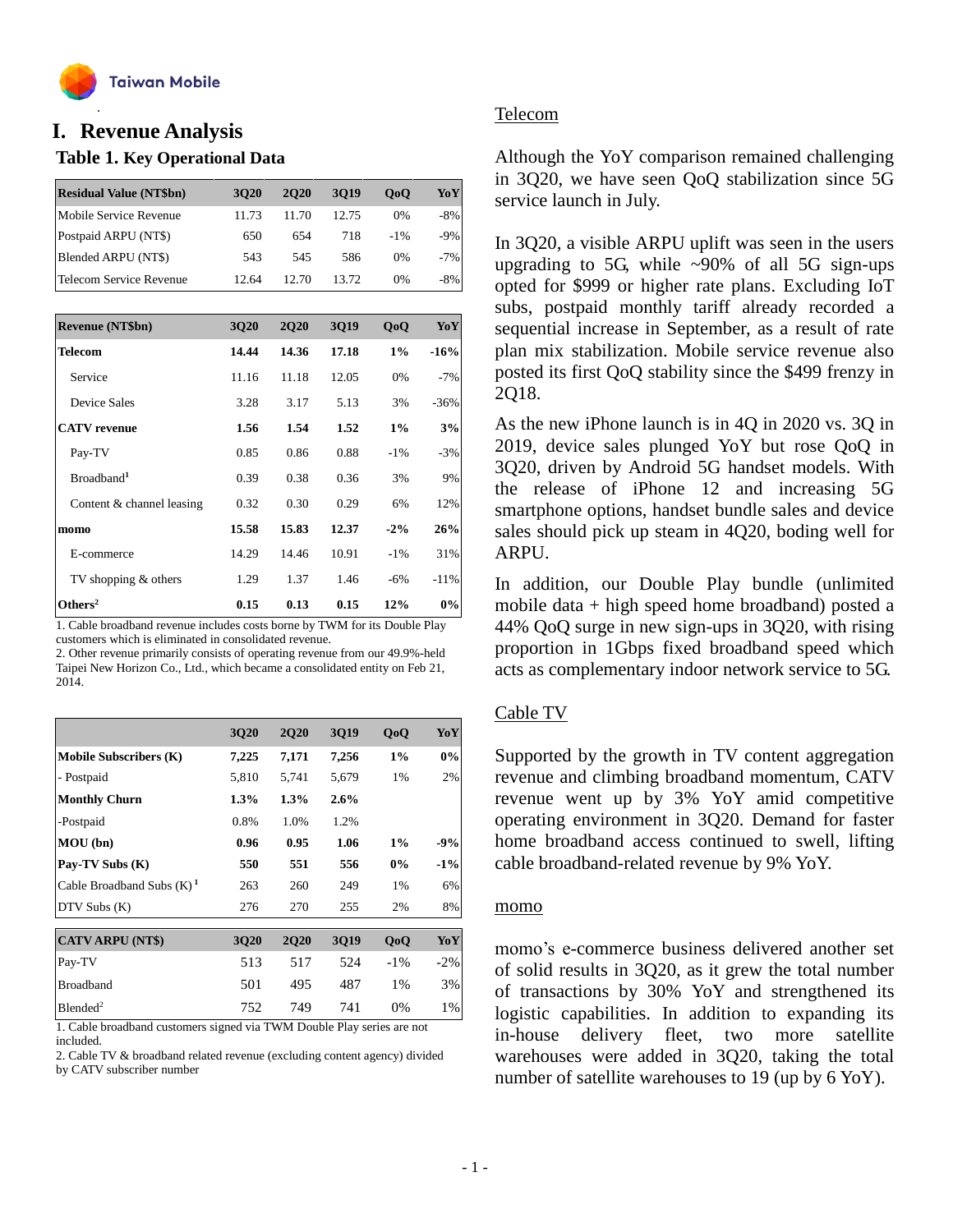

## **II. EBIT Analysis**

## **Table 2. EBITDA Breakdown**

| NT\$bn        | 3Q20 | <b>2Q20</b> | 3Q19 | QoQ    | YoY    |
|---------------|------|-------------|------|--------|--------|
| <b>EBITDA</b> | 7.80 | 7.71        | 8.30 | $1\%$  | $-6%$  |
| - Telecom     | 6.25 | 6.19        | 6.91 | 1%     | $-10%$ |
| - CATV        | 0.73 | 0.74        | 0.78 | $-2%$  | $-6%$  |
| - momo        | 0.66 | 0.66        | 0.51 | 0%     | 29%    |
| NT\$bn        | 3Q20 | <b>2Q20</b> | 3Q19 | QoQ    | YoY    |
| D&A           | 3.95 | 3.58        | 4.02 | 10%    | $-2\%$ |
| - Telecom     | 3.53 | 3.16        | 3.57 | 12%    | $-1\%$ |
| - CATV        | 0.18 | 0.18        | 0.23 | 0%     | $-22%$ |
| - momo        | 0.20 | 0.20        | 0.18 | 3%     | 12%    |
| NT\$bn        | 3Q20 | <b>2Q20</b> | 3Q19 | QoQ    | YoY    |
|               |      |             |      |        |        |
| <b>EBIT</b>   | 3.84 | 4.13        | 4.28 | $-7%$  | $-10%$ |
| - Telecom     | 2.73 | 3.04        | 3.34 | $-10%$ | $-18%$ |
| - CATV        | 0.55 | 0.56        | 0.55 | $-2%$  | 0%     |
| - momo        | 0.46 | 0.46        | 0.33 | $-1\%$ | 38%    |

### **Table 3. Non-operating Item**

|                                                  | -      |        |        |                |     |
|--------------------------------------------------|--------|--------|--------|----------------|-----|
| NT\$bn                                           | 3020   | 2020   | 3019   | 0 <sub>0</sub> | YoY |
| <b>Non-Operating</b><br><b>Revenue (Expense)</b> | (0.04) | (0.00) | (0.02) | 629%           | 49% |
| - Net Interest Expense                           | (0.14) | (0.14) | (0.13) | 2%             | 14% |
| - Write-off Loss                                 | (0.02) | (0.02) | (0.02) | 9%             | 4%  |
| - Other Revenue<br>(Expense)                     | 0.13   | 0.15   | 0.12   | $-17%$         | 5%  |

## EBIT Analysis

While telecom EBITDA improved sequentially thanks to steady mobile service revenue and a dip in SG&A expenses, the YoY trend was still hindered by falling sales of handset bundle plans. With the commencement of 5G spectrum amortization in July, the YoY decrease in telecom EBIT widened in 3Q20.

CATV EBITDA fell YoY in 3Q20, mainly driven by competition in basic TV business. Meanwhile, EBIT was flat YoY, aided by the falling depreciation of set-top boxes - a subsiding tailwind.

As a result of increasing scale and operating leverage, momo's e-commerce EBIT surged by 66% YoY in 3Q20. Payment processing fee as a percentage of revenue went down, aided by rising adoption of its private label credit card. The QoQ EBIT ebb was caused by softness in its legacy business.

## D&AAnalysis

As 5G-related D&A kicked in, 3Q20 telecom D&A YoY decline narrowed significantly compared to 2Q20. Given the continuous fall in 3&4G depreciation, overall D&A still dropped YoY despite the YoY D&A uptick from momo's satellite warehouse additions.

## Non-Operating Item Analysis

Non-operating expense swelled YoY in 3Q20, mainly on the back of higher financing costs and lower dividend income from investees. It also jumped QoQ, owing to momo's disposal gains from its investments in 2Q20.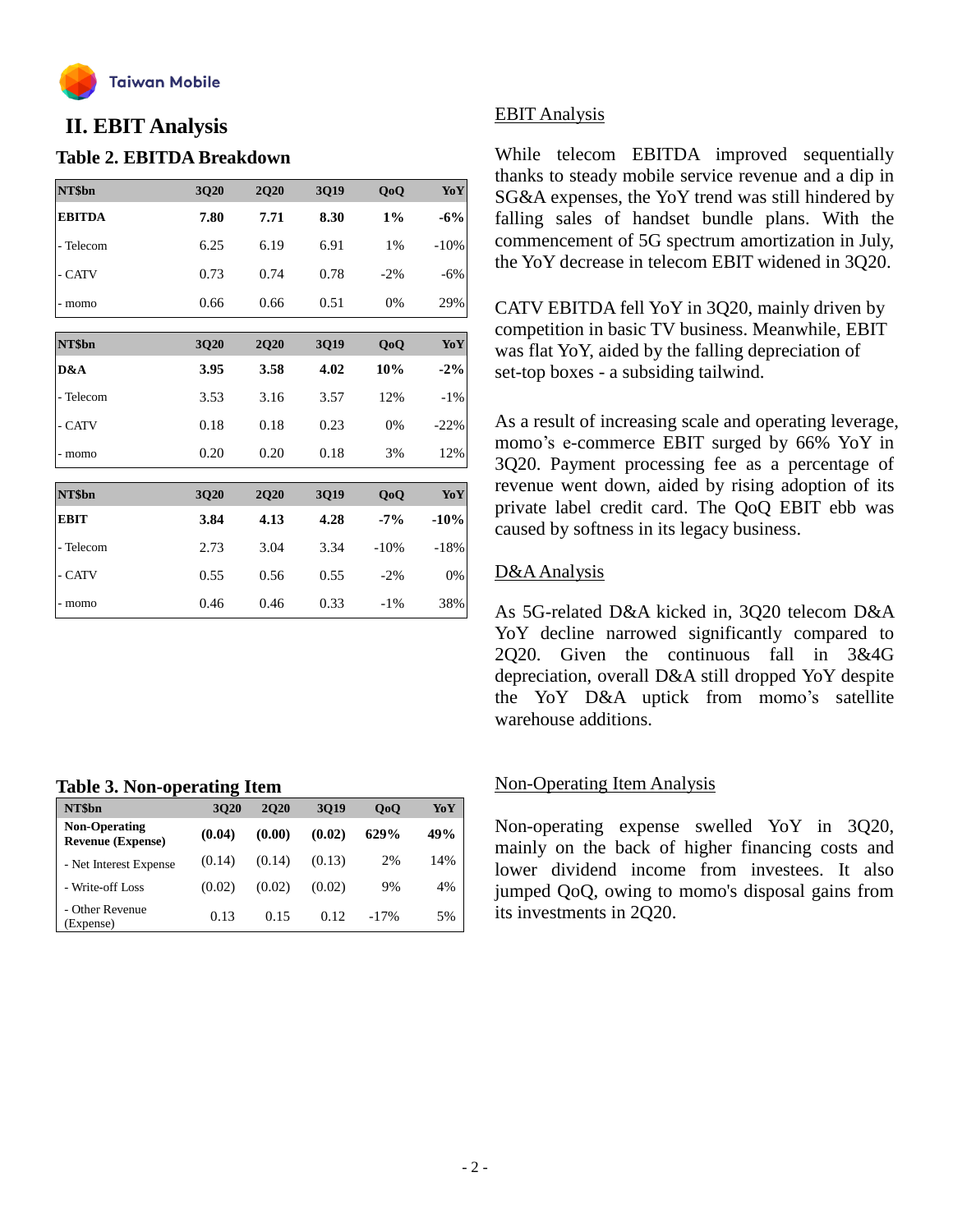

## **III. Income Statement Analysis**

**Table 4. 3Q20 Consolidated Results vs. Forecast**

| NT\$bn                      | 3Q20    | YoY     | % of 3Q20<br><b>Forecast</b> |
|-----------------------------|---------|---------|------------------------------|
| <b>Revenue</b>              | 31.24   | $1\%$   | 94%                          |
| Cash Cost & Expense         | (23.45) | 4%      | 92%                          |
| <b>Operating Income</b>     | 3.84    | $-10%$  | 104%                         |
| Non-op. Income<br>(Expense) | (0.04)  | 49%     | 14%                          |
| Pre-tax Income              | 3.81    | $-10\%$ | 111%                         |
| <b>Net Income</b>           | 2.82    | $-13%$  | 110%                         |
| EPS (NT\$)                  | 1.01    | $-14%$  | 111%                         |
| <b>EBITDA</b>               | 7.80    | $-6%$   | 99%                          |

#### **Table 5. 1-3Q20 Consolidated Results vs. Forecast**

| NT\$bn                      | $1 - 3020$ | YoY    | % of Full<br><b>Year guidance</b> |
|-----------------------------|------------|--------|-----------------------------------|
| <b>Revenue</b>              | 94.44      | 5%     | 70%                               |
| Cash Cost & Expense         | (70.83)    | 9%     | 69%                               |
| <b>Operating Income</b>     | 12.46      | $-3%$  | 79%                               |
| Non-op. Income<br>(Expense) | (0.19)     | $-27%$ | 20%                               |
| Pre-tax Income              | 12.27      | $-2\%$ | 83%                               |
| <b>Net Income</b>           | 9.18       | $-4%$  | 82%                               |
| EPS (NT\$)                  | 3.27       | $-5%$  | 83%                               |
| <b>EBITDA</b>               | 23.61      | $-6%$  | 75%                               |

### Income Statement Analysis

### 3Q20

3Q telecom business was soft due to the lack of high-end handset bundled plans, in contrast to a boost from the iPhone 11 launch a year ago. Separately, 5G service launch in July further weighed on telecom EBIT as 5G spectrum amortization and equipment depreciation started in the quarter. That said, combined operating income of CATV and momo increased 15% YoY and helped mitigate the slide in telecom profits in 3Q20.

Compared to our 3Q operating income guidance, telecom was slightly ahead while momo beat expectations. Coupled with lower-than-expected non-operating expenses arising from higher dividends from investees and the downward trend of interest rate, net income for 3Q exceeded our guidance.

## 1-3Q20

Total revenue tracked slightly behind; however, the muted telecom performance was offset by lower selling expenses and momo's operating leverage at the operating income level.

Overall, operating income for all major businesses achieved management expectations in 1-3Q20.

1-3Q20 net income also came in ahead on the back of lower-than-expected non-operating expenses brought about by the aforementioned reasons along with momo's disposal gains. EPS for the period reached 83% of Company's FY20 guidance.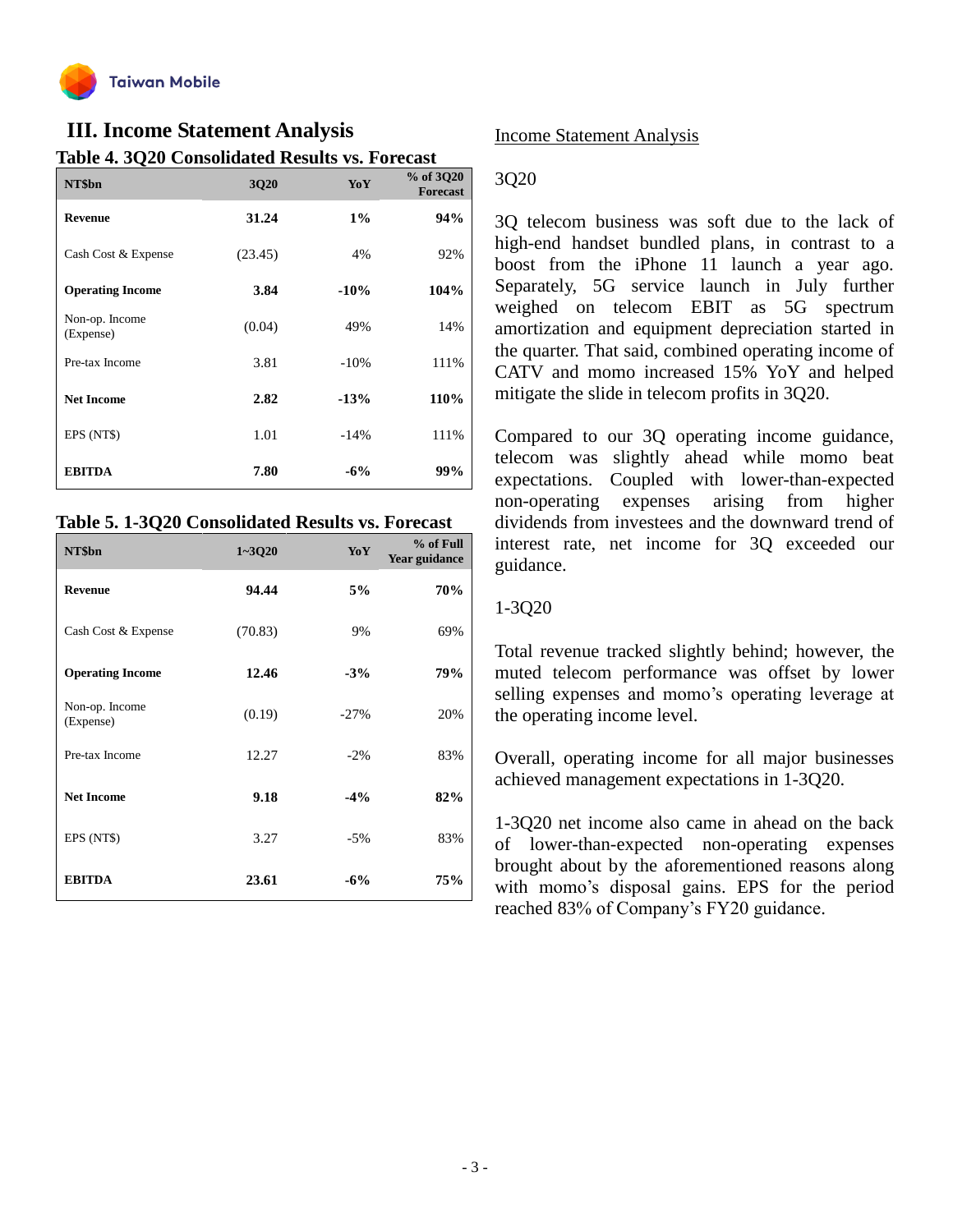

## **IV. Cash Flow Analysis**

#### **Table 6. Cash Flow**

| NT\$bn                                                                                                        | 1-3Q20  | YoY    | 3Q20    | <b>2Q20</b> | 3Q19    |
|---------------------------------------------------------------------------------------------------------------|---------|--------|---------|-------------|---------|
| Operating                                                                                                     | 23.02   | $-16%$ | 6.31    | 7.47        | 11.83   |
| Pre-tax Income                                                                                                | 12.27   | $-2%$  | 3.81    | 4.13        | 4.25    |
| Non-cash Add-backs                                                                                            | 12.62   | $-13%$ | 4.41    | 4.07        | 4.69    |
| --Depreciation <sup>1</sup>                                                                                   | 5.26    | $-23%$ | 1.75    | 1.73        | 2.18    |
| --Amortization                                                                                                | 2.94    | 14%    | 1.22    | 0.87        | 0.86    |
| $-$ Others <sup>1</sup>                                                                                       | 4.41    | $-13%$ | 1.44    | 1.47        | 1.65    |
| Changes in Working<br>Capital & Income Taxes                                                                  | (2.07)  | nm     | (1.95)  | (0.73)      | 2.85    |
| Others                                                                                                        | 0.20    | $-33%$ | 0.04    | 0.00        | 0.03    |
|                                                                                                               |         |        |         |             |         |
| <b>Investing</b>                                                                                              | (33.92) | 518%   | (0.59)  | (1.54)      | (2.03)  |
| $Capex^2$                                                                                                     | (5.20)  | $-6%$  | (1.65)  | (1.90)      | (2.12)  |
| Divestment<br>(Acquisition)                                                                                   | 0.96    | nm     | 0.94    | 0.39        | 0.00    |
| 5G License Fees                                                                                               | (29.66) | nm     | 0.00    | 0.00        | 0.00    |
| <b>Other Financial Assets</b><br>(Increase)                                                                   | (0.12)  | 28%    | (0.03)  | 0.01        | (0.07)  |
| <b>Refundable Deposits</b><br>(Increase)                                                                      | (0.03)  | nm     | (0.00)  | (0.01)      | 0.01    |
| Others                                                                                                        | 0.13    | 14%    | 0.16    | (0.03)      | 0.15    |
|                                                                                                               |         |        |         |             |         |
| <b>Financing</b>                                                                                              | 12.70   | nm     | (3.50)  | (6.79)      | (3.54)  |
| Short-term Borrowings                                                                                         | 14.22   | 179%   | 11.00   | (4.94)      | 12.97   |
| Proceeds from Issuance<br>of Bonds                                                                            | 19.98   | nm     | 0.00    | 0.00        | 0.00    |
| Long-term Bank Loan                                                                                           | (4.20)  | 87%    | (0.10)  | (0.05)      | (0.15)  |
| Repayment of The<br>Principal Portion of<br>Lease Liabilities <sup>3</sup>                                    | (2.94)  | 4%     | (1.00)  | (0.94)      | (0.97)  |
| Dividends Payments                                                                                            | (14.01) | $-13%$ | (13.35) | (0.66)      | (15.37) |
| Interest (Payment) &<br>Others                                                                                | (0.34)  | 21%    | (0.05)  | (0.20)      | (0.03)  |
| <b>Net Cash Position Chg.</b><br>Depreciation of right of use assets shown separately under "Others" instead. | 1.79    | $-68%$ | 2.22    | (0.86)      | 6.25    |

1.Depreciation of right-of-use assets shown separately under "Others" instead

of "Depreciation" in this table.

2.Inclusive of prepayments for equipment and the acquisition of computer software & other intangible assets

3.An operating cash outflow item prior to 2019

## **Table 7. Capex & FCF**

| NT\$bn                      | 1-3020 | YoY    | 3020 | <b>2020</b> | <b>3Q19</b> |
|-----------------------------|--------|--------|------|-------------|-------------|
| $Cash \text{ Capex}^1$      | 5.20   | $-6%$  | 1.65 | 1.90        | 2.12        |
| - Mobile                    | 3.08   | $-21%$ | 1.17 | 0.88        | 1.44        |
| - Fixed-line                | 0.86   | $-13%$ | 0.29 | 0.35        | 0.39        |
| - Cable                     | 0.50   | 19%    | 0.17 | 0.18        | 0.18        |
| - momo & others             | 0.76   | 235%   | 0.02 | 0.49        | 0.11        |
| % of Revenue                | 6%     |        | 5%   | 6%          | 7%          |
| Free Cash Flow <sup>1</sup> | 14.79  | $-22%$ | 3.63 | 4.60        | 8.72        |

1. Excluding 5G License Fees. Free cash flow was on pre-IFRS 16 basis.

## Cash Flow Analysis

In 3Q20, the YoY drop in operating cash inflow was attributable to momo's inventory expansion, if we exclude an impact of around NT\$5bn from two one-off factors  $-1$ ) deferral of provisional taxes and momo's 3Q payables to 4Q in 2019 due to the typhoon; 2) lack of cash inflow from new iPhone sales in 3Q20.

Investing cash outflow narrowed QoQ and YoY, owing to shrinking cash capex and inflow of sales proceeds from Taiwan High Speed Rail shares.

On the financing front, short-term borrowings climbed QoQ to fund the dividend payments.

### Capex and Free Cash Flow Analysis

As 5G rollout is still under way, cash capex showed a YoY decline in 3Q20.

1-3Q20 cumulative free cash flow calculated with pre-IFRS 16 operating cash flow was NT\$14.79bn, translating into an annualized FCF yield of 7.3%.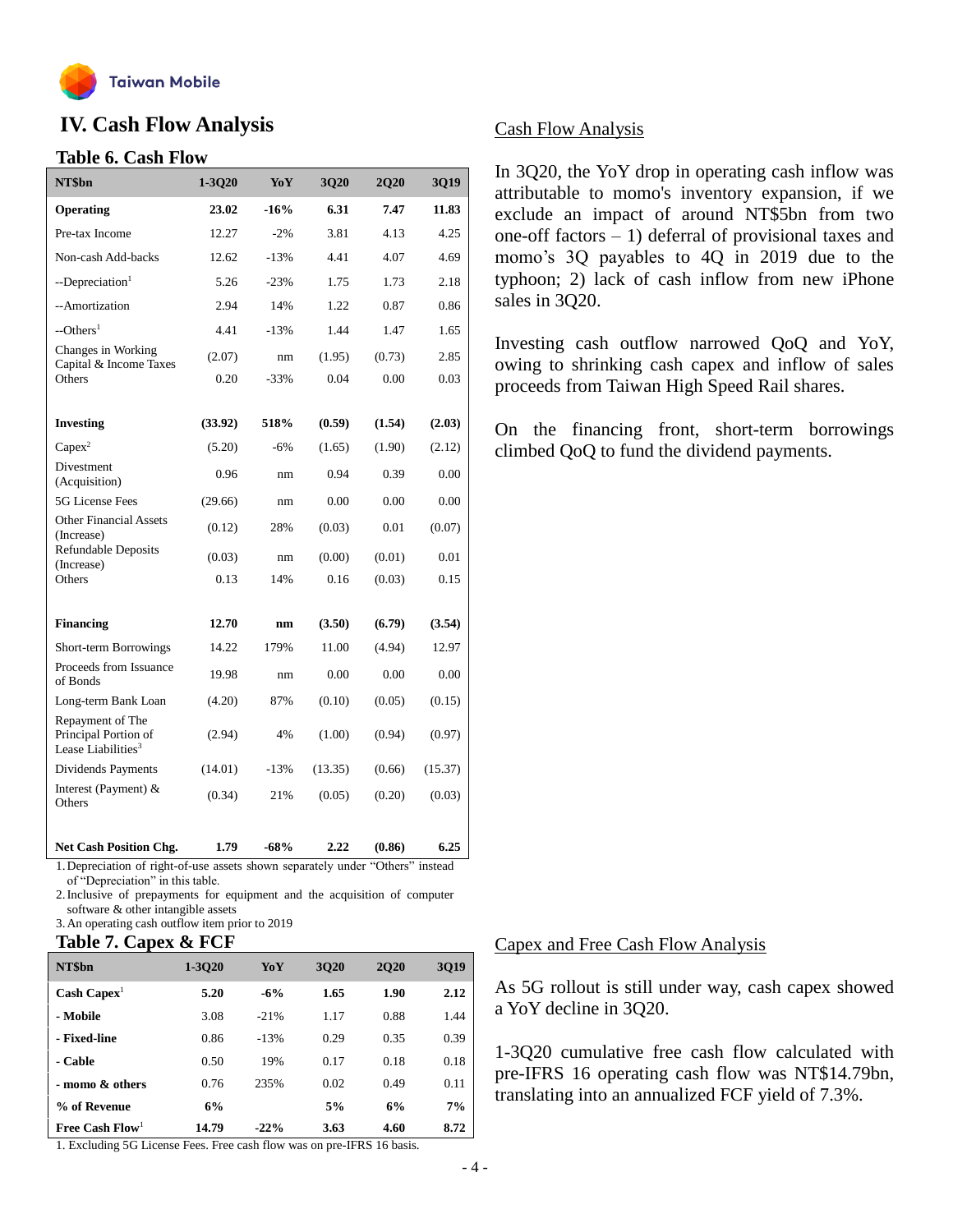

## **V. Balance Sheet Analysis**

#### **Table 8. Balance Sheet**

| NT\$bn                                     | 3Q20    | <b>2Q20</b> | 3Q19    |
|--------------------------------------------|---------|-------------|---------|
| <b>Total Assets</b>                        | 180.74  | 177.39      | 158.83  |
| <b>Current Assets</b>                      | 32.05   | 30.27       | 34.23   |
| - Cash & Cash Equivalents                  | 10.46   | 8.24        | 13.02   |
| - Receivable & Contract Assets             | 13.44   | 13.77       | 14.80   |
| - Inventories                              | 4.89    | 3.72        | 4.71    |
| - Short-term Investment                    | 1.61    | 2.99        | 0.25    |
| - Other Current Assets                     | 1.65    | 1.55        | 1.45    |
| Non-current Assets                         | 148.69  | 147.12      | 124.60  |
| - Long-term Investment                     | 3.80    | 3.57        | 6.43    |
| - Property and Equipment                   | 41.36   | 38.55       | 39.97   |
| - Right-of-use Assets                      | 9.01    | 9.21        | 9.93    |
| - Concession                               | 65.88   | 66.96       | 38.41   |
| - Other Non-current & Contract Assets      | 28.64   | 28.84       | 29.86   |
| <b>Liabilities</b>                         | 111.12  | 110.89      | 89.43   |
| <b>Current Liabilities</b>                 | 62.91   | 60.18       | 52.66   |
| - ST Borrowings                            | 34.69   | 21.69       | 21.67   |
| - Accounts & Notes Payable                 | 8.53    | 8.35        | 12.08   |
| - Current Lease Liabilities                | 3.47    | 3.53        | 3.53    |
| - Other Current Liabilities                | 16.21   | 26.61       | 15.38   |
| Non-current Liabilities                    | 48.21   | 50.71       | 36.77   |
| - Long-term Borrowings                     | 37.99   | 40.37       | 25.85   |
| - Non-current Lease Liabilities            | 5.52    | 5.68        | 6.37    |
| - Other Non-current Liabilities            | 4.70    | 4.66        | 4.54    |
| <b>Shareholders' Equity</b>                | 69.62   | 66.50       | 69.40   |
| -Paid-in Capital                           | 35.12   | 35.09       | 34.96   |
| -Capital Surplus                           | 18.94   | 18.68       | 19.11   |
| -Legal Reserve                             | 30.17   | 30.17       | 28.92   |
| -Treasury Shares                           | (29.72) | (29.72)     | (29.72) |
| -Un-appropriated Earnings                  | 0.00    | 0.00        | 0.49    |
| -Non-controlling Interest                  | 6.27    | 6.02        | 6.01    |
| -Retained Earnings $&$ Others <sup>1</sup> | 8.83    | 6.24        | 9.63    |

1: Including YTD profits and other equity items

#### **Table 9. Ratios**

|                                          | 3020 | <b>2020</b> | 3019 |
|------------------------------------------|------|-------------|------|
| <b>Current Ratio</b>                     | 51%  | 50%         | 65%  |
| Interest Coverage (x)                    | 29.0 | 31.4        | 37.2 |
| <b>Net Debt (Cash) to Equity</b>         | 89%  | 81%         | 50%  |
| Net Debt $(Cash)$ to EBITDA $(x)$        | 1.95 | 1.68        | 1.02 |
| $ROE$ (annualized) <sup>1</sup>          | 17%  | 18%         | 18%  |
| $\textbf{ROA}$ (annualized) <sup>2</sup> | 8%   | 8%          | 9%   |

1. ROE = Accumulated Net Income (Annualized) /Average Shareholders' Equity 2. ROA =Accumulated Net Income + Interest Expenses\*(1-Tax Rate) (Annualized) / Average Total Assets

## Assets

Among current assets, momo's inventory grew YoY and QoQ. However, the YoY rise was offset by the high base of iPhone 11 inventory in 3Q19.

Our THSR shares were reclassified from long-term investment to short-term investment, leading to a significant YoY variance in the two accounts. In 3Q20, sales proceeds of NT\$1,039mn were realized, with 43mn shares left to be disposed of.

PP&E rose YoY and QoQ on the back of 5G network rollout. The YoY increase in concession was driven by the acquisition of 5G spectrum in 1Q20 which has begun amortization since the commercial launch on July 1, 2020.

#### Liabilities & Shareholders' Equity

Gross debt increased QoQ to NT\$73bn as of 3Q20 as we bumped up short-term borrowing to fund our dividend payment. Other current liabilities went down QoQ in tandem.

Among current liabilities, the YoY slump in accounts & notes payable resulted from a high base - momo's payments were delayed by the day off due to typhoon on Sep 30 2019.

As for shareholders' equity, the YoY and QoQ changes in paid-in capital and capital surplus were insignificant as majority of our convertible bond had already been converted. The outstanding balance was NT\$0.64bn at the end of 3Q20.

#### Ratio Analysis

The sequential uptick in net debt to EBITDA was within the seasonal pattern as we paid accrued dividends payable in 3Q.

The YoY rises in net debt to equity/EBITDA were associated with the incremental debt we took on for 5G spectrum acquisition.